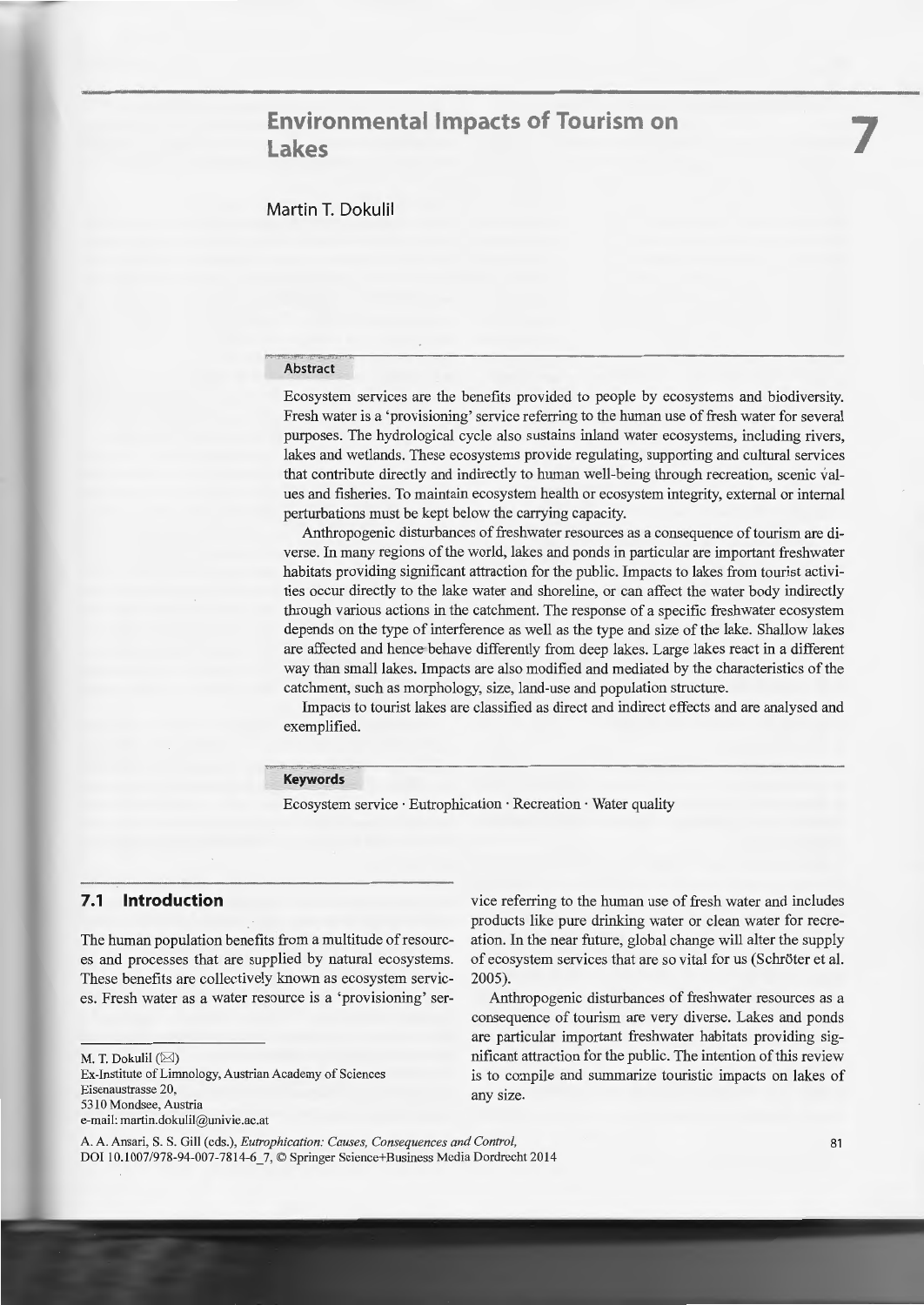## **7.2 Environmentallmpacts ofTourism**

The quality of the environment, both natural and man-made, is essential to tourism. The relation between tourism and the environment is complex-many activities can have adverse environmental effects. Many of these impacts are linked with the construction of general infrastructure such as roads and airports, and of tourism facilities, including resorts, hotels, restaurants, shops, golf courses and marinas. The negative impacts of tourism development can gradually destroy the environmental resources on which it depends. On the other hand, tourism has the potential to create beneficial effects on the environment by contributing to environmental protection and conservation. It is a way to raise awareness of environmental values and it can serve as a tool to frnance protection of natural areas and increase their economic importance. This branch called ecotourism is rapidly expanding.

Negative impacts from tourism occur when the level of visitor use is greater than the environment's ability to cope with this use within the acceptable limits of change. Uncontrolled conventional tourism poses potential threats to many natural areas around the world. It can put enormaus pressure on an area and lead to impacts such as: soil erosion, increased pollution, discharges into the sea, natural habitat loss, increased pressure on endaugered species and heightened vulnerability to forest fires. It often puts a strain on water resources, and it can force local populations to compete for the use of critical resources.

### **7.3 Water Resources and Tourism**

A lake that is suitable for tourism must:

- Be easily accessible.
- Have the necessary infrastructure.
- Have warm water surface temperature preferably > 20 °C.
- Have good water quality ('clean water').

The best category to comply with these criteria is an oligomesotrophic lake.

The tourism industry generally overuses water resources for hotels, swimming pools and personal use of water by tourists. This can result in water shortage and degradation of water supplies as well as generating a greater volume of waste water. Moreover, tourists have a tendency to consume more water when on holiday than they do at home. The amount used can be up to 440 L a day. This is almost twice as much what the inhabitant of an average city uses. Particularly in drier regions, water scarcity is then of particular concem.

Recreational activities of tourists on lakes are summarized together with their possible consequences and effects in Table 7.1. The relations between the entities in Table 7.1 are not meant, however, as being 1:1. One form of utiliza-

tion may have several consequences resulting in a number of effects. Swimming, for instance, may cause eutrophication and contamination, which in turn can lead to increased nutrient load, reduced oxygen concentration and finally algal blooms.

Shallow lakes are usually more vulnerable to disturbances than deep lakes. Lakes that thermally stratify during surnmer act as nutrient sinks with no or little re-suspension. Intemal nutrient load therefore is often negligible. In contrary, shallow lakes do not thermally stratify, nutrients are not permanently buried and re-suspension is common, which may lead to high intemal loading. Short-term weather events and diumal changes are more pronounced in shallower lakes compared with deep lakes. Morphometry, water level change and flushing are of much greater importance when lakes are moderately deep. The littoral zone and the aquatic vegetation are usually more significant for shallow ecosystems. These and other factors are summarized in Dokulil et al. (2012).

Off all the consequences mentioned in Table 7.1, eutrophication most severely affects water quality and hence lake tourism. Because of its importance, it is also one of the best studied impacts on lakes worldwide. The critical loading concept developed by Vollenweider (1976) and extended by Vollenweider and Kerekes (1982) works sufficiently well in most types of lakes (e.g. Dokulil and Teubner 2003, 2011). In shallow lakes, which are turbid or dominated by submerged macrophytes, however, chlorophyll concentrations often tend to be considerably smaller than predicted from total phosphorus (TP) because much of the phosphorus is unavailable (Dokulil et al. 2006). In such cases, restoration efforts can be made successful by applying bistable theory (Dokulil et al. 2006, 2011).

Disturbances by tourists impact not only the lake but also the shoreline, the watershed ( catchment) including the ground water and even the airshed ( atmosphere ). The dimension of the impact in each category depends on a number of parameters describing the entity and diminishes the further one moves away from the water body. Effects on the lake depend on the size (large or small), depth (deep or shallow) and type (natural, constructed or urban).

Impacts affecting the shoreline are dependent on the nature of the shore (rocky, stony or sandy). In addition, the aquatic as well as the terrestrial vegetation, the structural diversity and the degree of modifications are important.

The areal size of the catchment in relation to lake area, the flat or mountainous morphology and the land-use primarily determine the loading to the lake. The degree of urbanization and the location relative to the lake in the watershed can influence lakes in many ways through population density and activity of residents and tourists.

Effects from the airshed can originate from the economic activity and population density of a wider region because of long-distance atmospheric transport under the influence of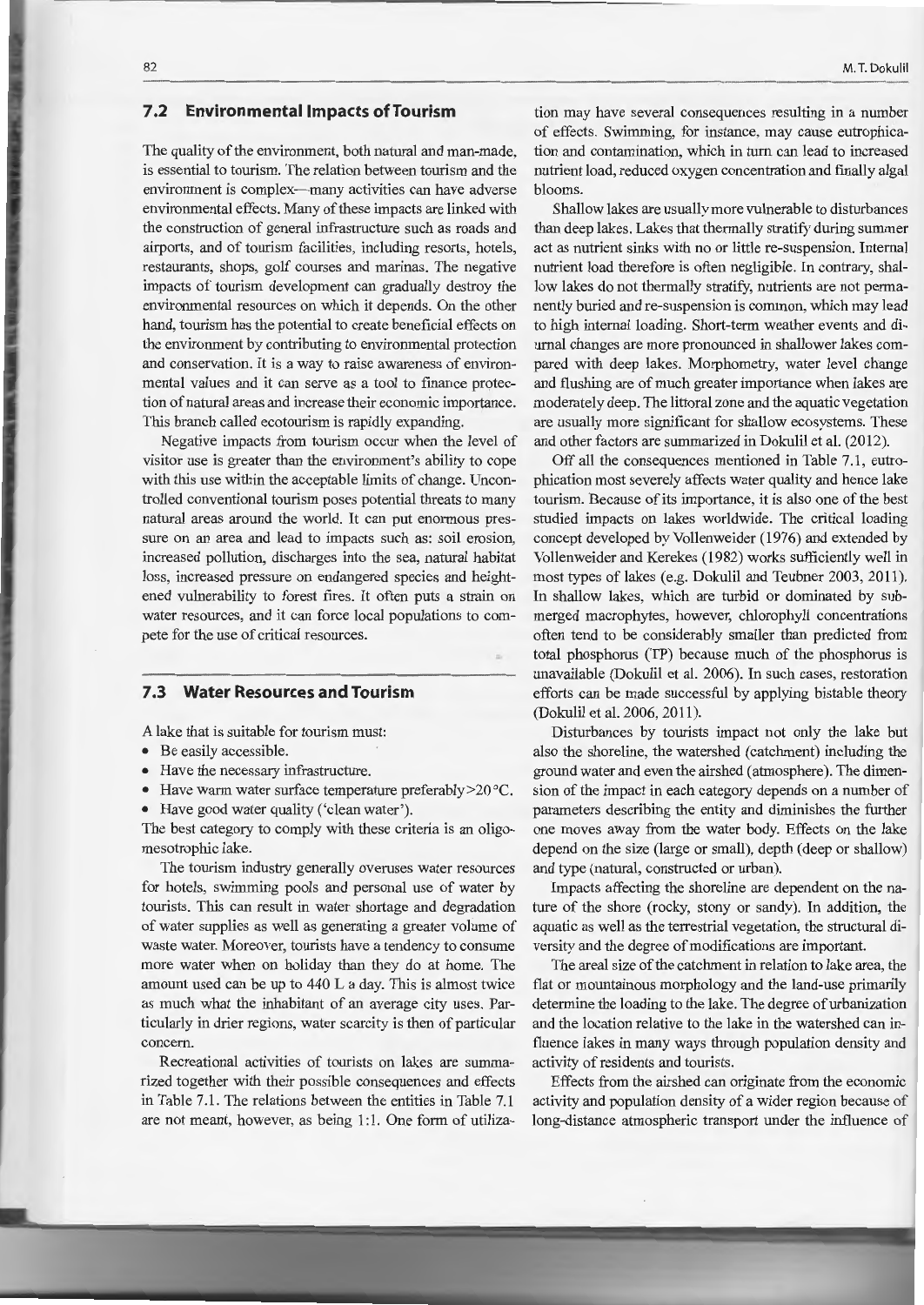Table 7.1 Summary of lake utilizations in touristic areas leading to various consequences and effects

| Utilization          | Consequences    | Effects                         |  |  |
|----------------------|-----------------|---------------------------------|--|--|
| Recreation           | Eutrophication  | Algal blooms                    |  |  |
| Swimming             | Pollution       | Reduced $O_2$ concentration     |  |  |
| Angling              | Littering       | Waterborne diseases             |  |  |
| Boating              | Contamination   | Fish kills                      |  |  |
| Water sports         | Erosion         | External/internal nutrient load |  |  |
| Scuba diving         | Disturbances    | Shore erosion                   |  |  |
| Shoreline activities | Noise pollution | Diffuse run-off                 |  |  |
| Watershed activities | Gas emissions   | Vegetation destruction          |  |  |

See text for further explanation

Table 7.2 Overview on potential direct and indirect impacts by touristic activities on lakes

| Nutrient load from catchment                                               |  |  |  |
|----------------------------------------------------------------------------|--|--|--|
| Increase of internal load                                                  |  |  |  |
| Chemical pollution through run-off                                         |  |  |  |
| Waste and storm water input                                                |  |  |  |
| Floodwater increase                                                        |  |  |  |
| Macrophyte removal                                                         |  |  |  |
| Water level changes                                                        |  |  |  |
| Water abstraction (from lake and groundwater)                              |  |  |  |
| Land-use change in the catchment (industrialization,<br>vegetation change) |  |  |  |
| Increased urbanization                                                     |  |  |  |
| Soil sealing                                                               |  |  |  |
| Gas emissions to the atmosphere                                            |  |  |  |
| Disturbance of wildlife                                                    |  |  |  |
| Reduction in biodiversity                                                  |  |  |  |
|                                                                            |  |  |  |
|                                                                            |  |  |  |

weather conditions. All these impacts can further be differentiated into direct and indirect disturbances (Table 7.2).

#### $7.4$ **Impacts on Lakes**

Touristic impacts on lakes usually come from a number of recreational activities. The most important ones are swimming, boating and angling. These impacts will be discussed in the following sections.

#### $7.4.1$ **Swimming**

Swimming is usually positively linked with fitness and wellbeing. Risks associated with swimming in a lake come from turbidity, currents, pollution or pathogens contained in the water. These risks are commonly seen as ecosystem threats. Rarely, the people recognize that the swimmers themselves produce these risks when large numbers are involved, as in public beaches or pools.

Health problems largely originate from bacteria such as coliform bacteria, Escherichia coli, fecal streptococci, Pseudomonas aeruginosa as well as yeasts and fungi originating from swimmers, introduced by water birds or carried in through waste water discharged into the lake.

Ecological problems mainly come from the input of nutrients such as phosphorus and nitrogen either washed off from the skin or emitted via urine. On average, each swimmer or bather contributes 0.094 g P per day to the water body (Schulz 1981). According to Binder (1994), the critical phosphorus load should not exceed 0.07 g P m<sup>-2</sup> a<sup>-1</sup> for shallow lakes that are less than 5 m deep. Nutrient accumulation leads to increased turbidity due to enhanced algal growth, which can create pH problems and finally cumulate in algal blooms. These deteriorations can affect bathers. Turbidity reduces visibility thus increasing accident risks while hindering rescue operations. Certain algal types, particularly cya-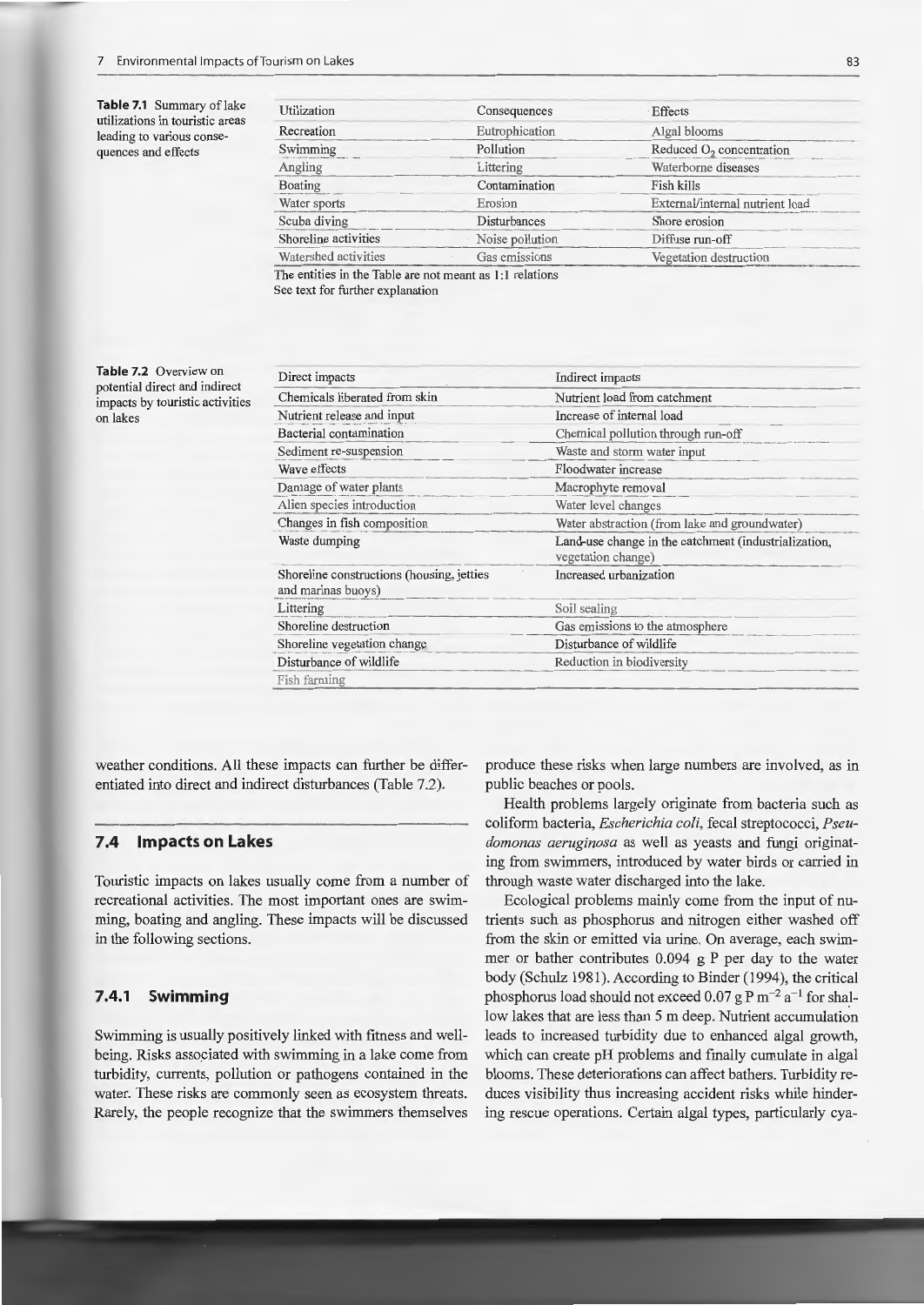| Example                                                  | Effects                                                                                                                                       | <b>Risks</b>                                                                                      | Significance |
|----------------------------------------------------------|-----------------------------------------------------------------------------------------------------------------------------------------------|---------------------------------------------------------------------------------------------------|--------------|
| Exploitation                                             | Catch decline population fluctuations                                                                                                         | Population collapse, decrease in genetic diversity                                                | ***          |
| Size selectivity                                         | Changes in length and age distribution                                                                                                        | Truncation of natural age structure                                                               | ***          |
| Species selectivity                                      | Selective removal of species                                                                                                                  | Alteration in species composition, changes in<br>trophic cascade, loss of resilience              | ***          |
| Stocking Transfer of (bait)<br>fish                      | Negative impacts on local fish stocks owing to<br>competition, predation, hybridization or disea-<br>ses, non-indigenous species introduction | Native species decrease or are lost, fish communi-<br>ties change, ecosystem changes occur        |              |
| Sex selectivity                                          | Vulnerability of either males or females to<br>angling                                                                                        | Effective population size decreases, effects on<br>recruitment                                    | $**$         |
| Bye-catchcatch and release                               | Injuries and stress in species                                                                                                                | Mortality immediate or delayed Sub-lethal fitness<br>impacts                                      | **           |
| Nutrient input                                           | Negative impacts on water quality                                                                                                             | Eutrophication, water quality deterioration                                                       | $**$         |
| Loss of angling gear                                     | Damage to wildlife                                                                                                                            | Survival and fitness of birds Risks to humans                                                     |              |
| Disturbance of habitats and<br>wildlife                  | Macrophyte damage, impacts on water birds                                                                                                     | Loss of habitats, stress and reduced recruitment in<br>birds                                      |              |
| Wave action, emissions, stress<br>Boat traffic and noise |                                                                                                                                               | Negative impacts on littoral vegetation and on<br>survival and fitness, decrease in water quality | *            |

Table 7.3 Impacts, effects, potential risks and their significance resulting from angling and related activities. Modified from Lewin et al. (2006)

nobacterial species can produce toxins, which are released into the water. Skin irritation or even allergic reactions in sensitive individuals are then possible. Algal blooms washed on shore create aesthetic problems not only by looking ugly but also because of the smell produced during decay.

### 7.4.2 Angling

Exploitation and impacts from angling have received much less attention compared with commercial fishing. Over the last decades, inland commercial fisheries strongly declined in economic importance in the industrialized countries while angling became increasingly more important particularly for tourism development. This is even true for the developing countries, where fishing is still important for subsistence (Cowx 2002a, b).

Although the management of recreational fishing has regionally received considerable attention, the dimension of angling and the potential impacts of fishing on fish populations and aquatic ecosystems are largely underestimated. A single angler may have a low or moderate impact on fish stock. It is, however, the cumulative impacts large numbers of anglers can induce which matter. Since angling is usually practiced during leisure time, it becomes increasingly important for tourism. Recently, Lewin et al. (2006) have extensively documented and discussed the potential impacts of non-commercial recreational fishing, angling and associated activities. Their main results are summarized in the following paragraph and in (Table 7.3).

The most severe impacts from angling are exploitation of fish stock, size and species selectivity. Exploitation rates can be highly variable ranging from less than 10% to over 80% depending on fish species. Among many other factors, rates

also depend on the angling effort, which in turn is affected by local regulations particularly, the fishing period duration. Effects of exploitation can be compensated by fish stocking, which can be a major impact of the fishery on aquatic ecosystems. In addition, fish are often deliberately or accidentally introduced. The introduction of non-indigenous or alien fish species can have considerable long-term and widespread ecological and biological effects on native fish stocks.

Through their selectivity for fish species and size, anglers can be seen as keystone predators adding a further trophic level on aquatic ecosystems. Depending on the fish species targeted, angling can severely affect the trophic cascade. For a more detailed discussion, refer to the review by Lewin et al. (2006).

Activities related to angling can disturb littoral habitats through boating or near-shore trampling. Additional effects originate from wave action, noise and nutrient input (Table 7.3). The loss of fishing gear may seem unimportant but can, e.g. severely affect birds. A good example is provided by Pühringer (2011).

#### $7.4.3$ **Boating**

Any boat may interact with the aquatic ecosystem and disturb habitats but the major effects come from motorized watercraft such as commercial tourist boats, power boats or fishing boats. Personal watercrafts such as jet skis add additional effects (see http://ww.pwia.org/UserFiles/File/ History-PWC.pdf). Effects of boating on aquatic systems are extensively discussed by Asplund (2000) and are briefly summarized here.

Boats have direct and indirect effects on a number of lake water, littoral and shoreline parameters. Water clarity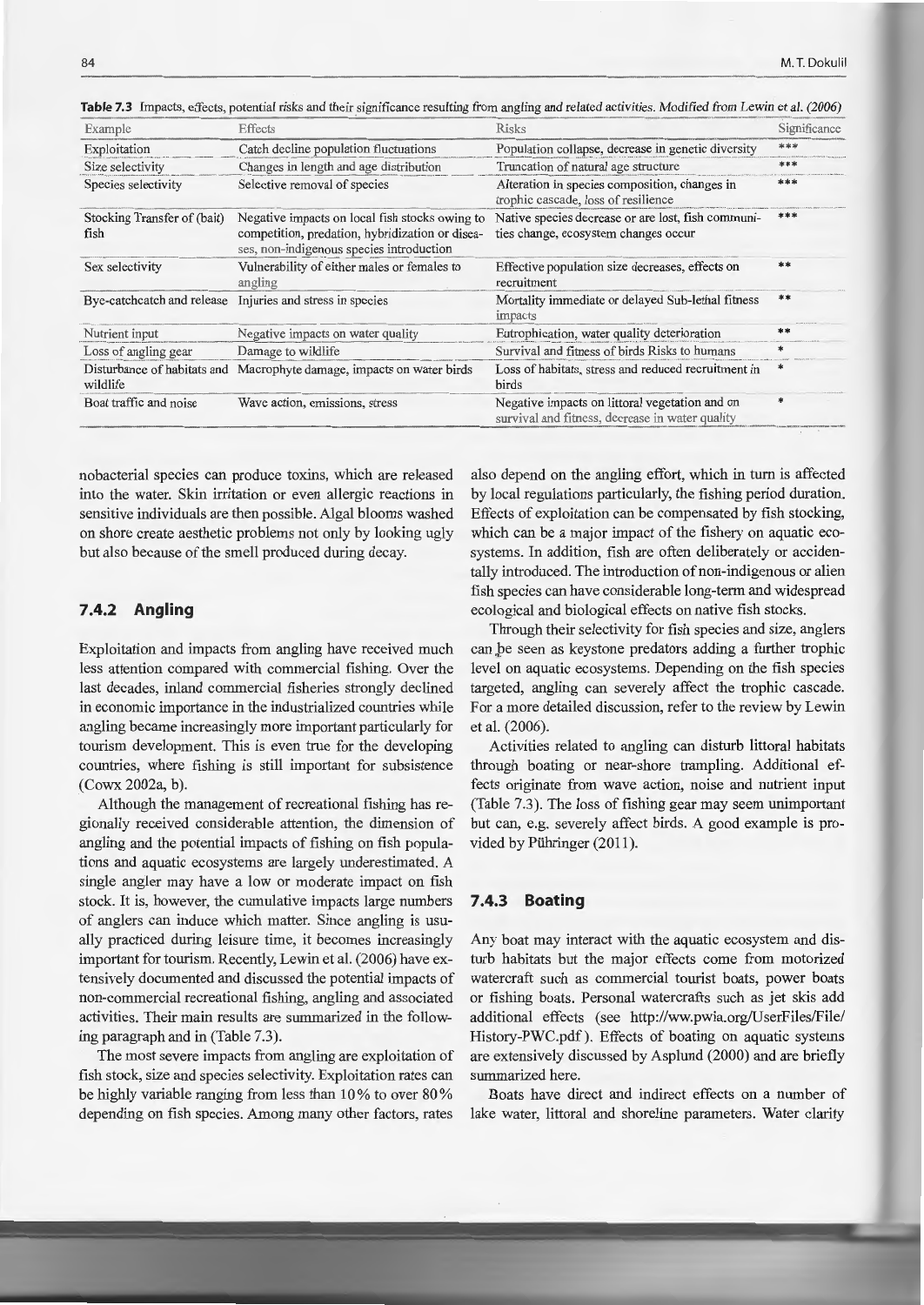|                   | <b>Emissions</b><br><b>Exhaust</b>                 | Propeller<br><b>Hull</b> contact               | Turbulence | Waves<br>Wake  | <b>Noise</b> | <b>Movement</b>                      |
|-------------------|----------------------------------------------------|------------------------------------------------|------------|----------------|--------------|--------------------------------------|
| Water Clarity     |                                                    | a with charge and a homogeneous comment of the |            |                |              |                                      |
| Water Quality     | The Committee of the Committee of the Committee of |                                                |            |                |              |                                      |
| Shoreline erosion |                                                    |                                                |            |                |              |                                      |
| Macrophytes       |                                                    | was a thomas commencer when you a which was    |            | to are over my |              |                                      |
| Fish              | $-1$ , $-1$ , $-1$ , $-1$ , $-1$ , $-1$            |                                                |            |                |              | <b>Service Communication</b>         |
| Wildlife          |                                                    |                                                |            |                | FIRST FEART  | A.C. A.W. H. H. H. H. H. H. H. H. H. |
| Human enjoyment   |                                                    |                                                |            |                |              |                                      |

**Table 7.4** Summary of potential mechanisms by boating on aquatic ecosystems and their effects. Modified from Asplund (2000)

Shaded areas indicate potential effects

is affected by an increase in turbidity, nutrients or algal biomass. According to Yousef et al. (1980), waves generated by motorboat propellers increased phosphorus on average by 28-55%. Maximum increase in turbidity was observed shortly after boating activity but remained high for almost 25 h. Sediment re-suspension, higher turbidity and larger TP concentrations tended to be greater in shallower lakes than deeper lakes (Asplund 1996).

Fuel leakage and emissions affect water quality by adding metals, hydrocarbons and other pollutants to the water. According to Wagner (1991), who provides a good review on the subject, toxic effects on aquatic organisms are in general minimal because amounts are usually small and hydrocarbons are highly volatile. However, polyaromatic hydrocarbons and fuel additives may have effects on drinking water supply. Moreover, accumulation in sediments in certain places, e.g. near marinas might be a problem for water organisms.

Wakes and waves produced by boats can be up to 40-50 cm depending on the size and speed. These waves can severely increase shoreline erosion (e.g. Johnson 1994) and may also indirectly affect submerged and emergent aquatic macrophytes through their movement but also through increased turbidity. Plant communities are more susceptible to direct effects from boat hulls or propellers (e.g. Asplund and Cook 1997).

Boats have very little direct effect on fish, fish breeding or fish behaviour. Of much greater importance are the indirect effects through the disturbance of fish habitats (Lagler et al. 1950). Similarly, wildlife is indirectly disturbed by the destruction of habitats and deterioration of water quality. Direct effects of boating on wildlife are noise and direct contact with propellers (Asplund 2000). Moreover, effects on human enjoyment, which disturbs peace and quiet, air quality, safety and crowding should not be under-estimated.

A further aspect of boating is the number of boats permitted on a lake because the effects on lakes mentioned earlier are cumulative and related to the quantity of boats. There is, however, very little scientific evidence on this as-



**Fig. 7.1** Number of boats on Neusiedler See in the period April to October of each year from 2004 to 2006 (Herzig, personal communication)

pect (Anthony and Downing 2003; Beachler and Hill 2003; Burger 2003). On Neusiedler See, a large shallow lake in Austria, for example, cumulative boat days for the period May to September 2004 to 2006 have increased from 488 to 584 with peaks occurring mainly on weekends and an everincreasing tendency (Fig. 7.1 ).

### **7 .4.4 Impacts on the Shoreline**

Shore zones are characterized by the type of substrate, vegetation, slope and structural diversity. The zonation of the vegetation and the defmitions are elegantly summarized in Fig. 7.2 reproduced here from Ostendorp et al. (2004). Shorelines are under pressure by a wide variety of human activities in the immediate lakeshore and remotely in the catchment. Recreation and tourism have direct impacts through facilities and increased numbers of holiday makers resulting in habitat destruction, trampling, littering and disturbance of breeding birds or sensitive mammals.

The degree of modification and the accessibility of the shoreline is an important aspect. In developed regions of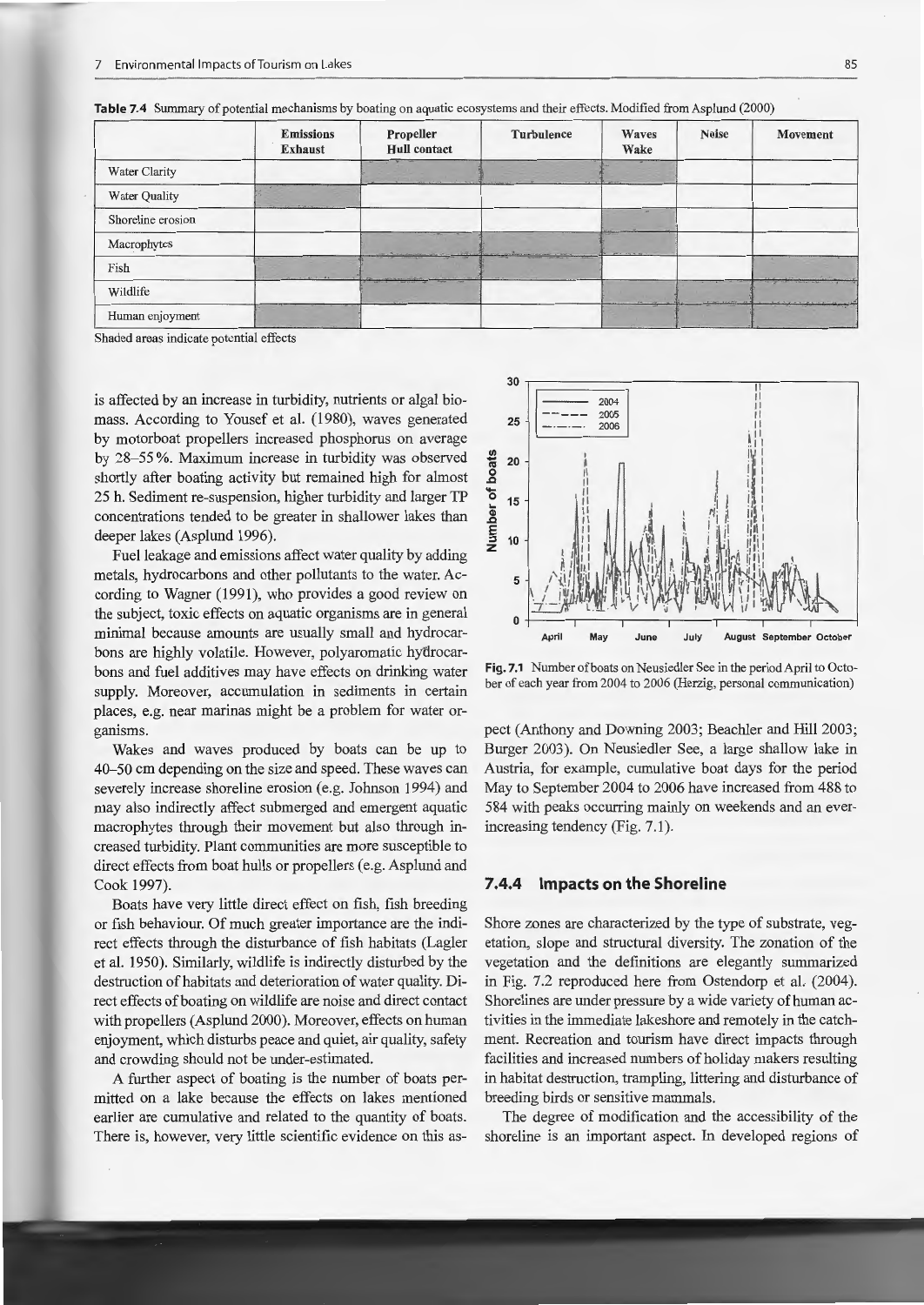



Fig. 7.3 Percentage of lakeshore modification in Mondsee 2008. Modified from Ritterbusch-Nauwerck (2011)

the world, only small fractions of the total shoreline are in a more or less natural state. A recent analysis of shoreline modification on Mondsee, a deep, touristic pre-alpine lake in the Salzkammergut region of Austria reveals that only 6.1% of the lakeshore is in a near-natural state and more than 50% is seriously impacted or inaccessible (Fig.7.3).

### **7 .4.5 Impacts from the Catchment**

Any tourist-related activities in the catchment, such as new apartments, holiday villages, sport centres, clearings for ski slopes and land-use changes, will ultimately have some sort ogy, influencing ecosystem functions such as water capture, water storage or floodwater detention (Everard et al. 2009). All these functions and their associated ecosystem services respond to climate change (Tucker and Slingerland 1997).

Eutrophication, primarily from diffuse sources, is a particular problern originating in the drainage basin. Relevant parameters are land-use and their intensity precipitation, population density, nutrient emission and nutrient retention. Associated with these factors is the degree of soil erosion from the catchment. For the receiving lake or lakes in the drainage basin, their landscape position, connectivity to other water bodies or wetlands as weil as the lake network complexity is important (Martin and Soranno 2006). Moreover, as climate changes, extreme events in the drainage basin become increasingly important for nutrient transport and loading (e.g. Zessner et al. 2005; Strauss and Staudinger 2007). Recently, more holistic approaches have been used to evaluate pressures including tourism on trans-boundary lake districts (Klug 2010).

### **7 .4.6 Impacts from the Airshed**

Similar to the disturbances from the drainage basin, impacts arise from long-distance transport of air pollutants in the airshed. These pollutants can originate to some extent from tourist-related activities and may significantly influence lakes. Most notable is the acidification problem created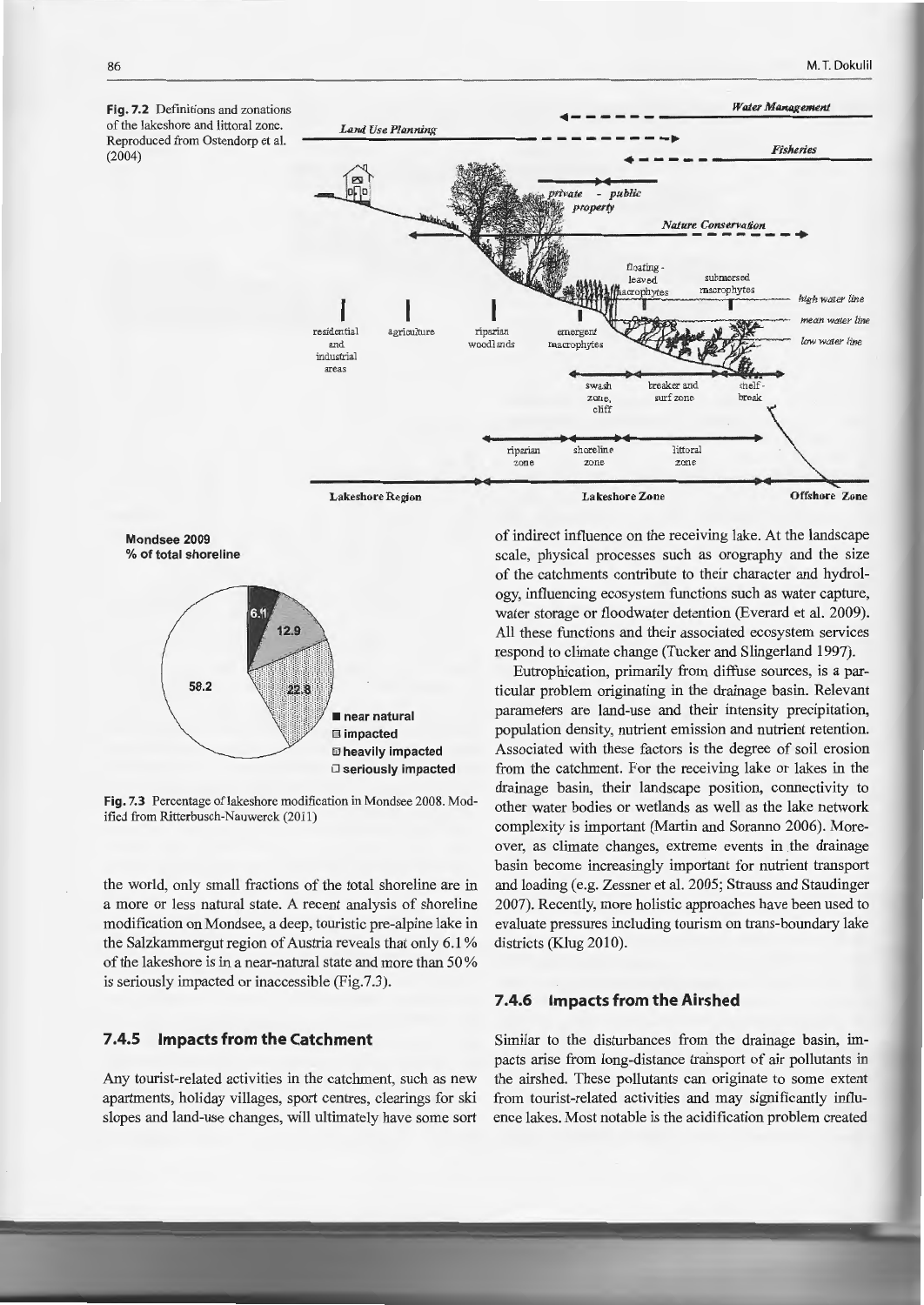### **Primary pollutants**



**Fig. 7.4** Relative proportion of gaseous primary pollutants and their origin

mainly by gaseous emissions from fuel burning and exhausts from cars. Depending on many factors, in particular the geology of the catchment, acidification by primary pollutants (Fig. 7.4) or secondary pollutants produced in the atmosphere primarily decreases the pH values in streams, rivers and lakes. As a consequence, a multitude of complex direct and indirect effects occur in freshwater biological systems (D'Itri 1982).

### **References**

- Anthony JL, Downing JA (2003) Physical impacts of wind and boat traffic on clear Iake, lowa, USA. Lake Reserv Manag 19:1-14
- Asplund TR (1996) Impacts of motorized watercraft on water quality in Wisconsin lakes. Wisconsin Department of Natural Resources Bureau of Research, Madison, p 46 (PUBL-RS-920-96)
- Asplund TR (2000) The effects of motorized watercraft on aquatic ecosystems. University of Wisconsin, Madison, p 21 (PUBL-SS-948-00). http://dnr.wi.gov/org/water/fhp/papers/lakes. pdf. Accessed 20 Oct 2012
- Asplund TR, Cook CM (1997) Effects of motor boats on submerged aquatic macrophytes. Lake Reserv Manag 13:1-12
- Beachler MM, Hili DF (2003) Stirring up trouble? Resuspension of bottom sediments by recreational watercraft. Lake Reserv Manag 19:15-25
- Binder W (1994) Schutz der Binnengewässer, vol 5. Economia, Bonn, p 183
- Burger J (2003) Personal watercrafts and boats: coastal conflicts with common terms. Lake Reserv Manag 19:26-34
- Cowx IG (2002a) Analysis of threats to freshwater fish conservation: past and present challenges. In: Collares-Pereira MJ, Cowx IG, Coelho MM (eds) Conservation of freshwater fishes: options for the future Blackwell, London, pp 201-219
- Cowx IG (2002b) Recreational Fishing. In: Hart P, Reynolds J (eds) Handbook of fish biology and fisheries, vol 2. Blackwell, London, pp 367- 390
- D'Itri FM ( 1982) Acid precipitation: effects on ecological systems. Ann Arbor Science, Ann Arbor
- Dokulil MT, Teubner K (2003) Eutrophication and restoration in shallow lakes-the concept of stable equilibria revisited. Hydrobiol 506-9:29-35
- Dokulil MT, Donabaum K, Pali K et al (2006) Alternative stable states in floodplain ecosystems. Ecohydrol Hydrobiol 6:37-42
- Dokulil MT, Donabaum K, Pali K et al (2011) Successful restoration of a shallow Iake: a case study based on bistable theory. In: Ansari AA, Gill SS, Lanza GR, Rast W (eds) Eutrophication: causes, consequences and control. Springer, Dordrecht, pp 285-294
- Dokulil MT, Teubner K (2011) Eutrophication and climate change: present situation and future scenarios. In: Ansari AA, Gill SS, Lanza GR, Rast W (eds) Eutrophication: causes, consequences and control. Springer, Dordrecht, pp 1-16
- Dokulil MT, Herzig A, Somogyi B, Vörös L, Nöges T, Donabaum K, May L et al (2012) Winter conditions in European shallow lakes. Aquat Sei (in press)
- Everard M, Colvin JD, Mander M, Dickens C, Chimbuya S et al (2009) Integrated catchment value systems. J Wat Resour Protect 3:174-187
- Johnson S (1994) Recreational boating impact investigations-Upper Mississippi River System, Pool 4, Red Wing, Minnesota. Report by the Minnesota Department of Natural Resources, Lake City, Minnesota, for the National Biological Survey, Environmental Management Technical Center, Onalaska, WI pp 48
- Klug H (2010) Application of a vision in the lake district of Salzburg. Futur 42:668-681
- Lagler KF, Hazzard AS, Hazen WE, Tompkins WA et al (1950) Outboard motors in relation to fish behavior, fish production, and angling success. Trans NorthAm Wild! Conf 15:280-303
- Lewin WC, Arlinghaus R, Mehner T (2006) Documented and potential biological impacts of recreational fishing: insights for management and conservation. Rev Fisher Sei 14:305-367
- Martin SL, Soranno PA (2006) Lake Iandscape position: relationships to hydrologic connectivity and landscape features. Limnol Oceanogr 51:801-814
- Ostendorp W, Sehrnieder K, Jöhnk K et al (2004) Assessment of human pressures and their hydromorphological impacts on Iakeshares in Europe. Ecohydrol Hydrobiol 4:229-245
- Pühringer N (2011) Relikte der Angelfischerei, eine latente Bedrohung für seltene Vogelarten-zwei Beispiele aus Linz. 33:31-35
- Ritterbusch-Nauwerck B (2011) Veränderungen des Mondseeufers. Informativ - Magazin des Naturschutzbundes 0 herästerreich 1: 18
- Schröter D, Cramer W, Leemans R, Prentice IC, Araujo MB, Arnell NW, Bondeau A, Bugmann H, Carter TR, Gracia CA, de Ia Vega-Leinert AC, Erhard M, Ewert F, Glendining M, House JI, Kankaanpää S, Klein RJT, Lavorel S, Lindner M, Metzger MJ, Meyer J, Mitchell TD, Reginster I, Rounsevell M, Sabate S, Sitch S, Smith